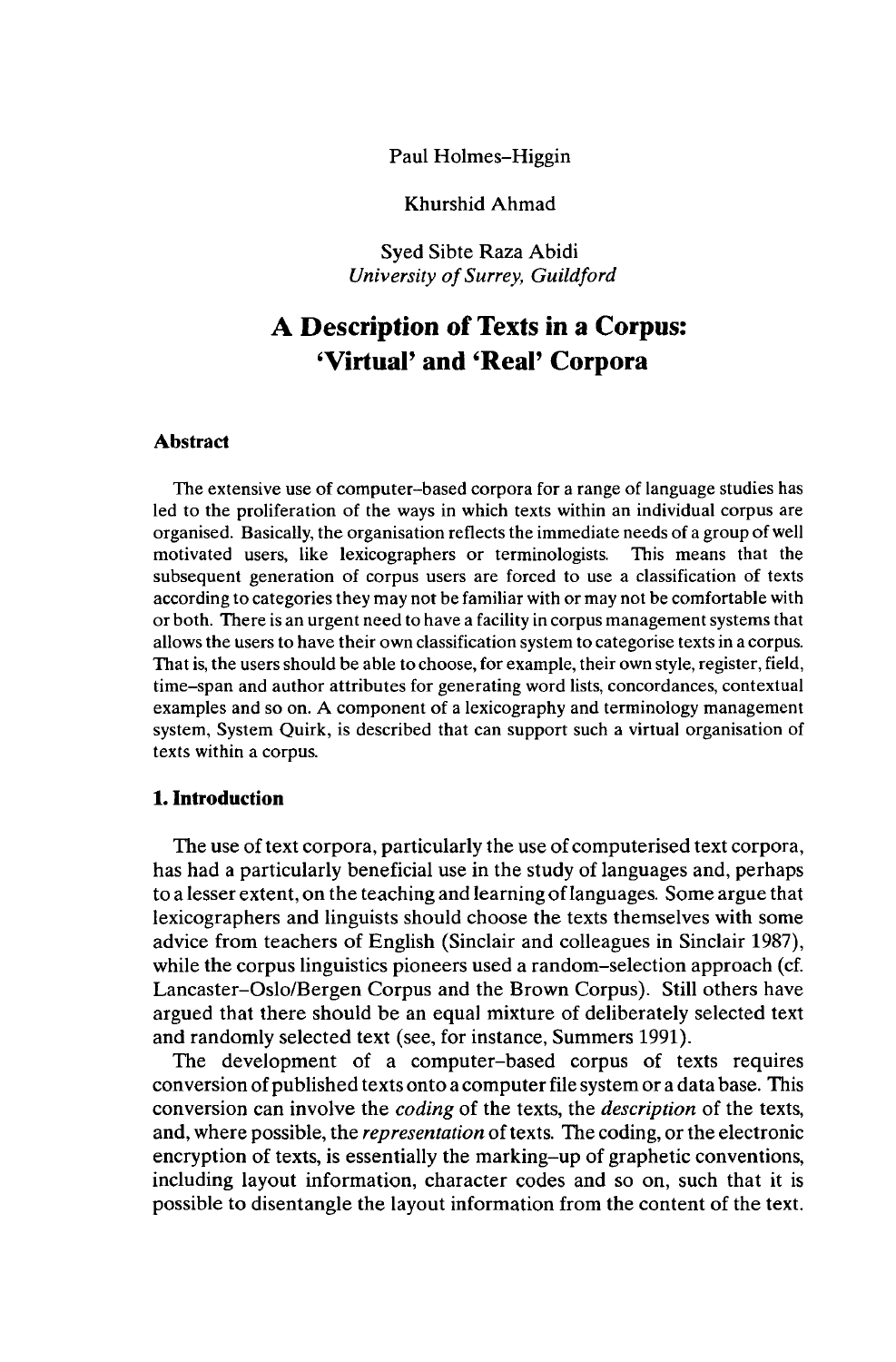Once a text is coded in a mark-up language, then, in principle, it is possible to reuse the text on other computer systems. The representation of texts, on the other hand, is a fairly complex matter and involves the specification of syntactic and semantic conventions by which the contexts of the texts can be represented on a computer system. Once a textis *represented* on a computer system then it would be possible for a computer program to infer new information from the text: the computer would, through the use of the conventions, *understand* the texts.

In this paper, however, we will focus on how a particular class of texts can be *described* such that these texts can be stored and retrieved without burdening the corpus user with the details of the description. The three levels of text conversion, coding, description and representation, can be construed as points along a cognitive continuum: from the simplest level, that is coding, to the most complex, that is representation. Description is of intermediate complexity in that, as we show, whilst it involves a level of detail that is much deeper than mere marking-up of texts, there is no attempt made at capturing the meaning of the texts.

The developers of text corpora describe the texts within a corpus specifically for communicating the contents of the corpus to other humans. Usually, the classification of texts is based on the imaginative versus informative dimension, something which is reminiscent of the early attempts at classifying poetry into epics and lyrics. Others would avoid thisfunctionalliterary classification and focus on the topics covered in a text. There are instances where the classification of texts concentrates on their linguistic characteristics, based on the frequency of lexico-grammatical categories, and there are classifications, particularly in the terminology literature, that focus on the informative, evaluative, phatic and directive intentions of the writer. Text linguists like to classify texts into narrative, descriptive and argumentative texts. There are numerous ways of describing the genre of a text: indeed, there are many ways of describing the term *genre* itself.

Equally, important descriptors of a text include the medium in which the text is delivered - books, magazines, journals, leaflets, letters. The register and the domain of the text are just as important parameters. There are pragmatic features of any text, like the language variant used by the writer, whether the writer used slang words or restricted himself or herself to the more acceptable sociolect of the language. The time period in which a text is prepared and published can also be used to label text: a mandatory label in a diachronic corpus. Furthermore, there are some atomic features of a text including author's age and sex, and the length of the text.

It appears, therefore, that texts in a corpus can be described through the use of a variety of labels. Indeed, one can create a hierarchy of these labels. There can be pressing lexicographical reasons for considering the medium as the apex of the hierarchy, followed by national language variant, for example, British English and American English, then by date and so on, or for gender studies students the apex would be the gender of the author,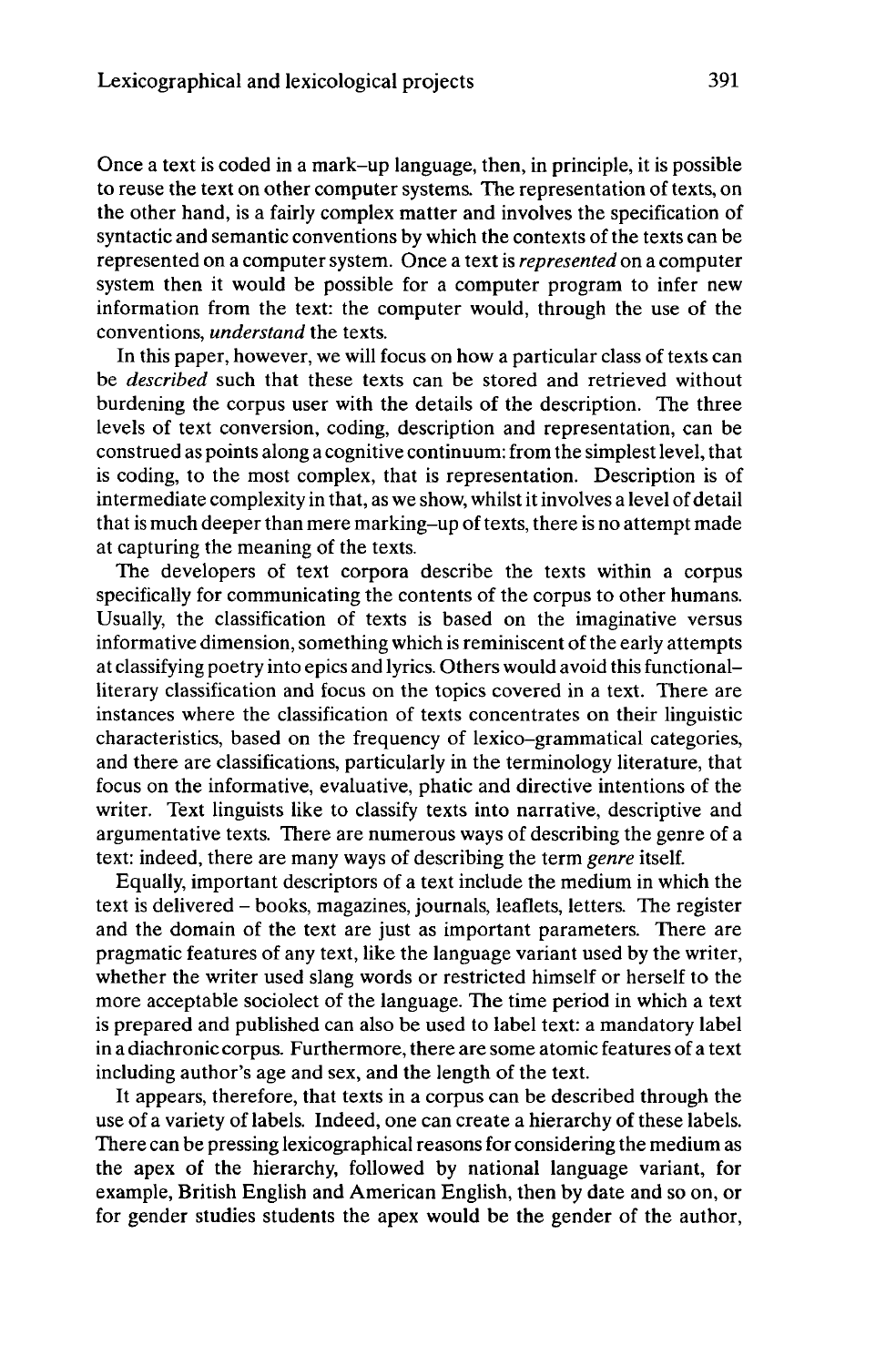followed by date of publication, and language variants. The labels can be arranged, or in some cases have to be arranged to suit the needs of the investigator and his or her own particular niches.

The descriptive taxonomy provides the nodes and links of a network  $- a$ *tree-*that describes how texts are related to each other. The nodes are named after the labels and the links provide conduits of properties that can be inherited from the superordinate by the subordinate nodes. For example, the language variant node can be construed as a node that can navigate a user through all the texts that were written in the particular variant; the topic-node can be used to collate texts according to topics. The order of these nodes or the taxonomy then depends upon the individualinvestigator's niche. The taxonomy chosen by a lexicographer may not suit the needs of a grammarian, and the taxonomy chosen for stylistic studies would be wasted on a historical linguist for example. Indeed, we describe below that even in a niche area, like lexicography, there is no agreement on the descriptive taxonomy.

But no matter whatever taxonomy is chosen, in the context of a computer-based corpora this hierarchy must form the basis of the organisation of texts within a computer's file system. Any change in the taxonomy then suggests the reorganisation of the corpus at the file system level. A complex task at the best of times and, we believe, a task that should be performed by computer systems. In order to explicate the notion of a *configurable* taxonomy we have introduced the term *virtual corpus.* The adjective *virtual* has been borrowed from computing science, specifically operating systems, and is used to describe how entire resources of a computer system are replicated by a program and made available to individual users. The users of this replication are the users of a virtual machine: each believing in and having access to the whole system, whilst in *reality* such an access to and usage of machine is limited for very short intervals of time.

The notion of *virtual corpus* is similar: there is in reality only one corpus, but the users can arrange the nodes and links as they wish and create for themselves a corpus, or more accurately, a corpus organisation, based on an actually physically extant set of texts, for the duration of their use. Thus every corpus user will believe to have access to all or parts of a corpus that they have themselves configured. And, continuing the operating systems analogy, such a configurable taxonomy will have to be made available through the agency of a program, within a suite of corpus management programs, that is capable of producing this virtual corpus. The specification and operation of such a program that can create virtual corpora is the focus of this paper.

## **2. Structure of extant corpora: Lancaster-Oslo/Bergen, Birmingham Collection, and Longman/Lancaster Corpora**

The Lancaster-Oslo/Bergen Corpus was aimed at a general representation of texts for research on a broad range of text types. The texts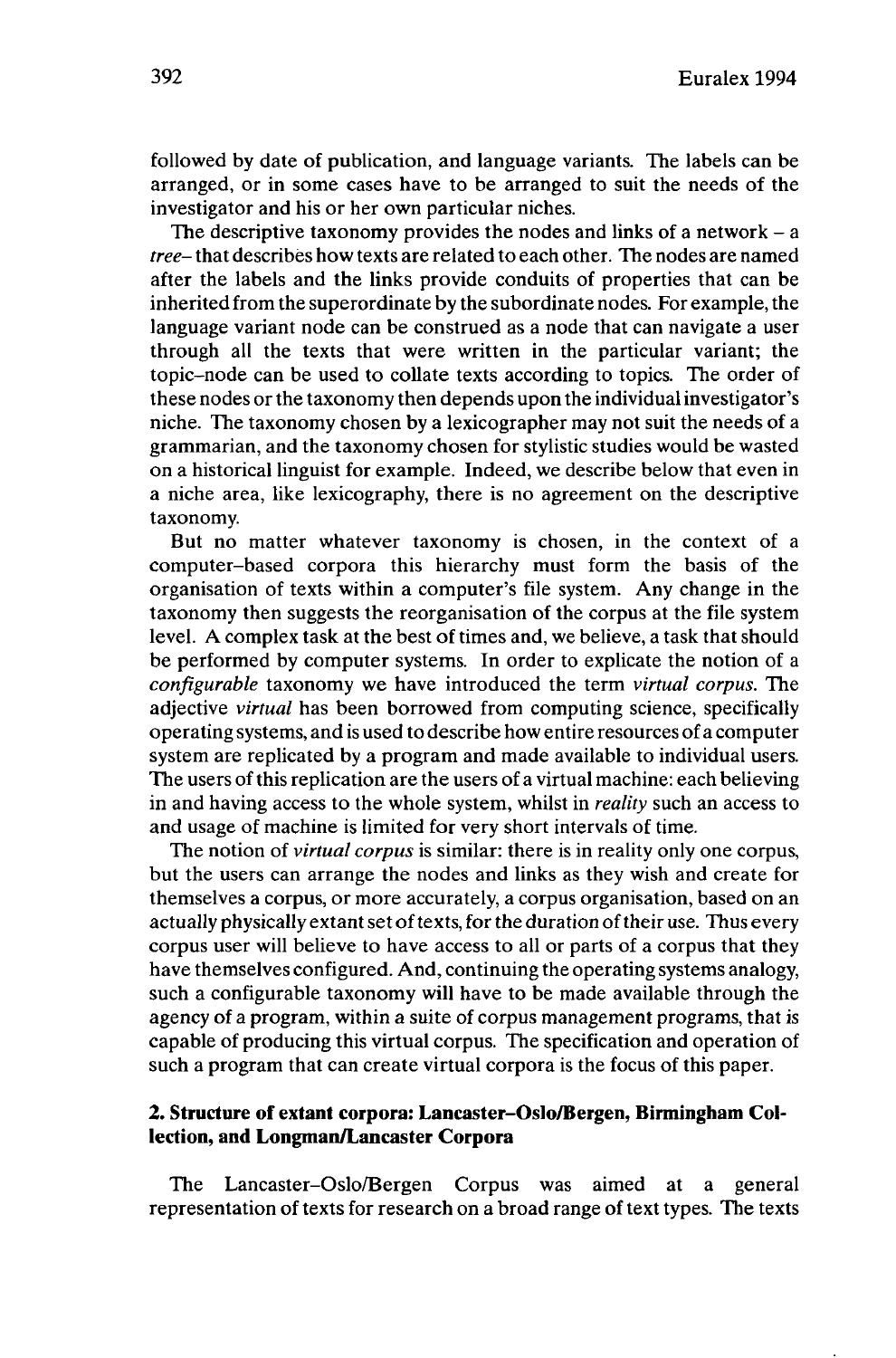in the LOB corpus were selected randomly for three 'media': books, newspapers and periodicals, and government documents. Titles were randomly selected from published catalogues and the corpus was categorised into informative texts and imaginative texts. The latter category contains mainly works of fiction, ranging from detective fiction to science fiction and from adventure and 'Western' fiction to general fiction, romantic texts and humour. Figure <sup>1</sup> shows the structure of the LOB corpus.



Figure 1: LOB Corpus Structure

Biber (1988 & 1991) has added two more categories to the LOB corpus whilst discussing variation across speech and writing samples of English. First of Biber's additions is professional letters written in an academic context comprising only administrative matters, the second of his categories is personal letters written to friends or relatives. The first category is classed as 'informational and interactional' and the second ranges from 'intimate to friendly' (Biber 1988 & 1991). Presumably both can be added to the informative category introduced by the designers of LOB corpora.

The Birmingham collection of English Text was compiled under the guidance ofJohn Sinclair, in close collaboration with Collins Publishers, and served as a source of "sufficient and relevant textual evidence" (Renouf 1987:1) for the production of "the first wholly new dictionary for many years" (Sinclair 1987:vii): a dictionary not based solely on the introspection of lexicographers and their advisers but based rather on how authors of a wide variety of texts (and speakers partaking in conversation and delivering speeches with and to others) use words and phrases. The COBUILD corpus contains 20 million words of current English in its computer store. The focus of the COBUILD team was on texts published between 1960 and 1985; the team preferred general language text rather than 'technical language'. The COBUILD corpus designers, with advice from teachers of English in the UK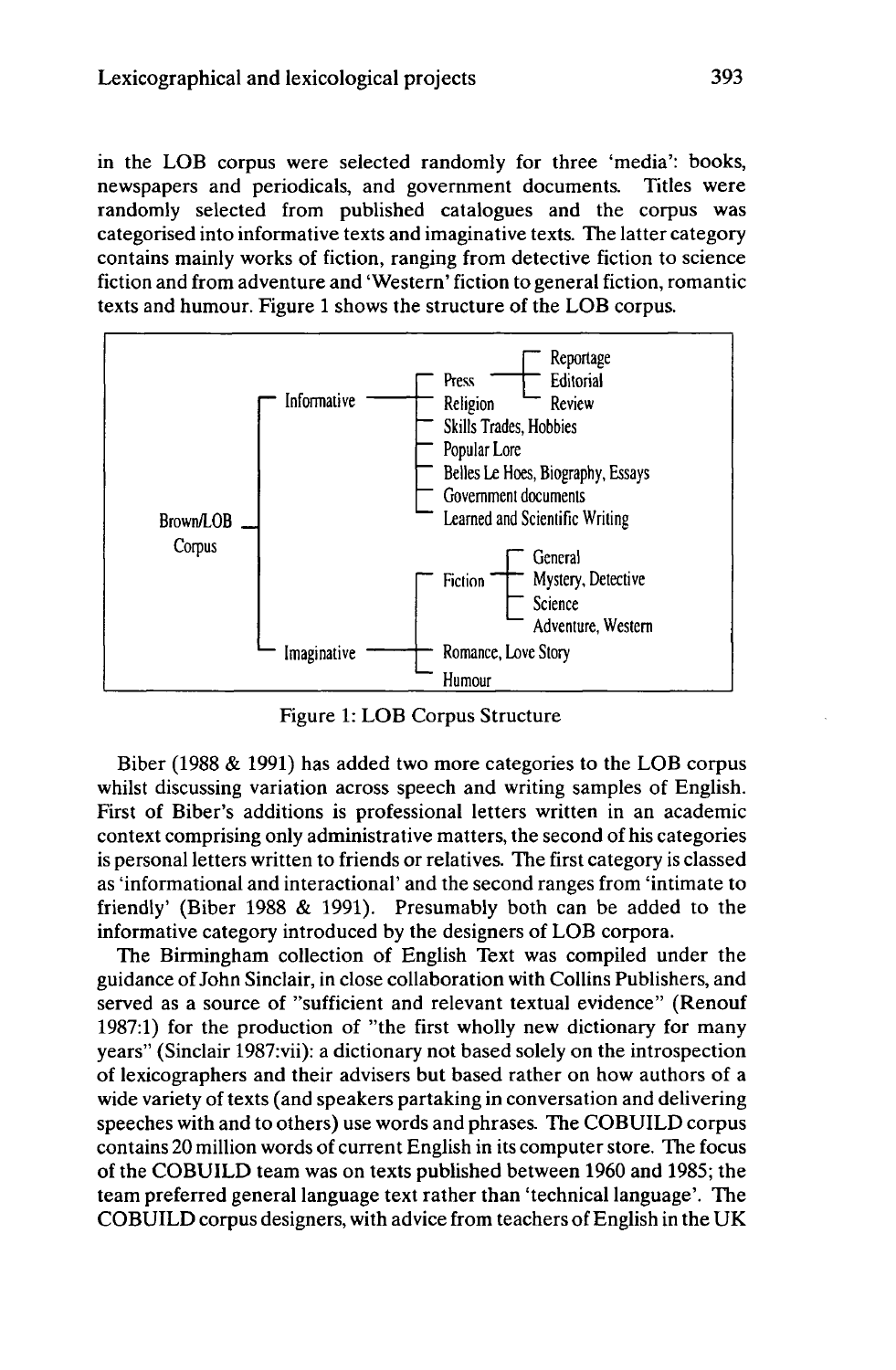

and abroad, selected texts themselves, supplemented by a 'relevance' check through the perusal of published sales data of the texts where possible.

Figure 2: The Structure of the Collins-Birmingham Collection of English Texts

The text in the COBUILD corpus is not split along LOB's informative/imaginative axis, rather the textual 'medium' is taken as a base classifier: books, newspapers, magazines, brochures and leaflets, and personal correspondence are used to define the typology of the texts. The structure of the Birmingham Collection is shown in Figure 2. Note the fine-grained organisation of books: positional and horatory texts, where the 'positional' author puts forward his or her case in relation to a particular topic and the 'horatory' exhorts the reader to do or become something. Summers has argued that the motivation for creating the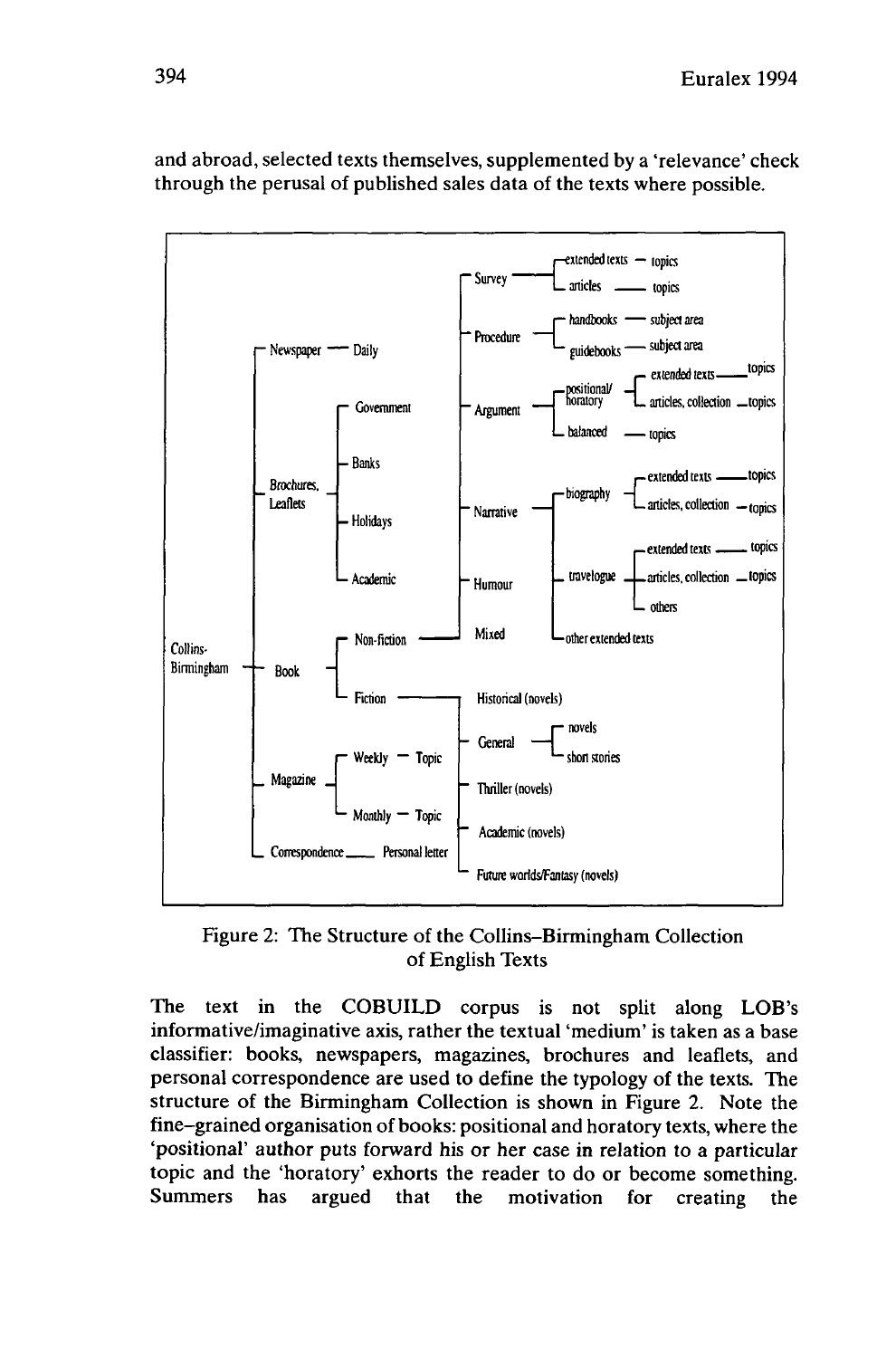Longman/Lancaster Corpus was to provide lexicographers and linguists with "an entirely new, conceived from scratch, corpus of English that could serve a number of purposes and be organised according to objective criteria" (1991: 1). The primary purpose of this 30 million word corpus was "to provide an objective source of language data from which reliable linguistic judgements about the meaning and typical behaviour of words and phrases can be made as a basis for dictionaries, grammars and language books of all kinds" (Summers 1991:3).

What distinguishes the Longman/Lancaster Corpus from the LOB or the Brown Corpus is that the former is 'topic driven' whilst the latter are 'genre driven'. Topic driven texts in the Longman/Lancaster Corpus are categorised in 10 super-fields: science (natural and pure, applied and social); world affairs; commerce and financial; arts; beliefs and thoughts; and fiction.

The lexicographic argument for choosing the topic-based approach, pioneered by Michael Rundell of Longman Dictionaries, was that "it was more likely to produce text categories that were lexically homogenous" (Summers 1991:7). There are four 'external factors' that form the basis of text categorisation: 'Region', including language varieties; 'Time', diachronic corpus containing text published between 1900-1980s; 'Medium' which includes texts books, periodicals and ephemera; and finally, the 'level' of text. For informative texts there are three levels: 'technical', 'lay' and 'popular'. Similarly, the imaginative texts were divided into 'literary', 'middle' and 'popular'. The other features of texts in Longman/Lancaster include the author's gender and country of origin, target age, number of words in total, title, and so on. Most texts in Longman/Lancaster are about 40,000 words long, with no whole texts included because the "emphasis was on many sources rather than the completeness of texts" (the length of texts<br>appears smaller than that of Birmingham's -c. 70,000 where possible-and also the Birmingham Collection has some whole texts). The Longman/ Lancaster Corpus design is such that half of the 30 million words are derived from carefully selected texts (c. <sup>10</sup> million) - the 'selective texts' and the other halfis the randomly selected individual titles, collectively known as the 'microcosmic texts'.

#### **3. A virtual corpus management system**

The design of corpora, and more so their management, which may include storage and retrieval of texts, navigation mechanisms, and strict integrity and security checks, determines to a large extent the efficacy of the corpora for various end users, which may be lexicographers, translators, or linguists. Most existing corpus management systems have been developed in conjunction with a particular corpus and have consequently taken a fairly literal approach to the implementation of a corpus on a computer. This has resulted in software that directly maps the structure of a corpus as described by the corpus designers to computer-based file or database management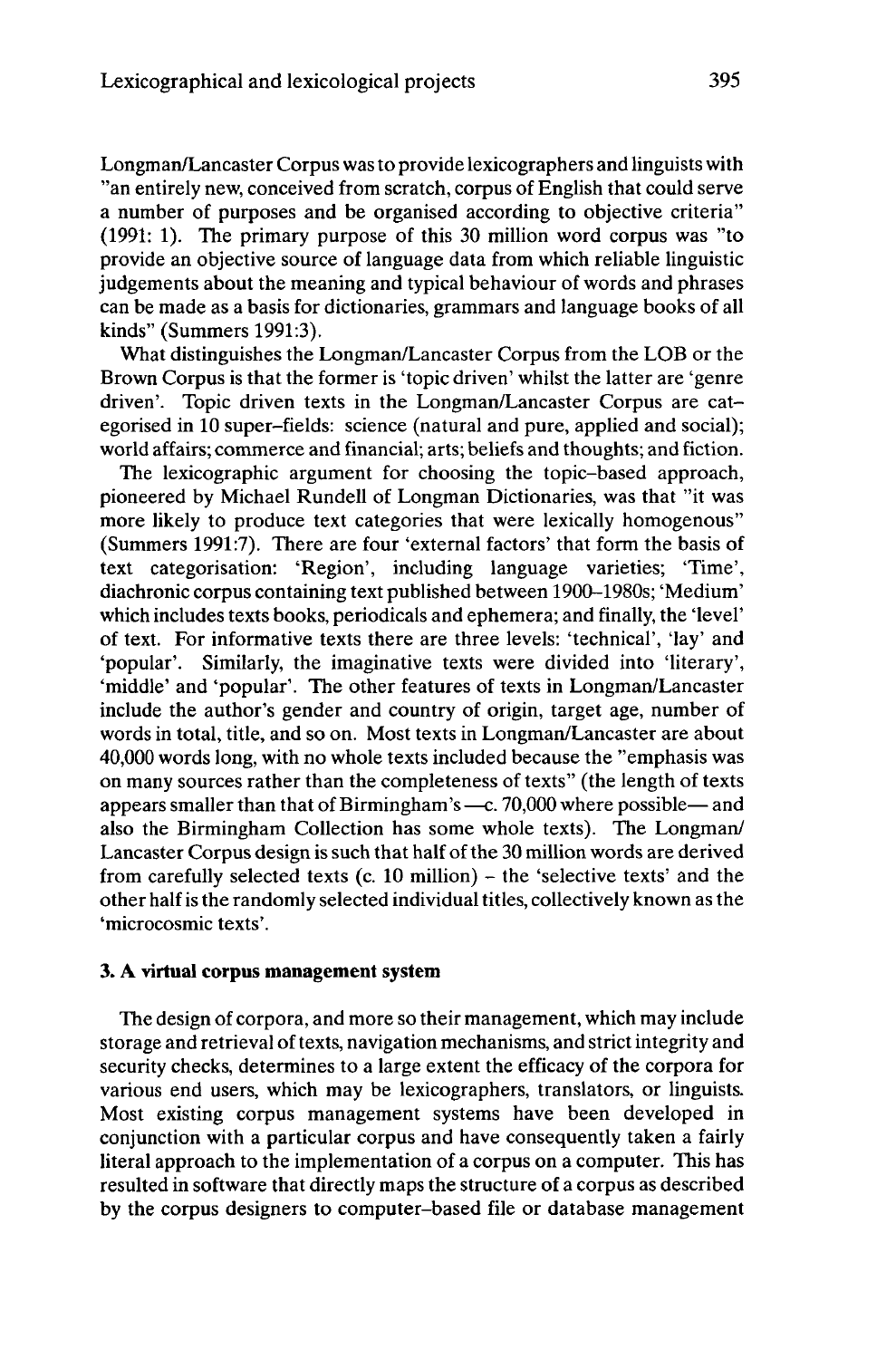system structure. In the following section we are interested in the coding of corpora that allows different corpus designers to structure texts as they feel appropriate. We feel that any user of a corpus can be viewed as a corpus designer.

There have been two main approaches to the storage, retrieval and navigation of texts in a corpus: an explicit text taxonomy, such as LOB and Brown, in terms of file system structure; or implicit text taxonomy, such as Longman, in terms of attributes used in the text 'headers'. There are benefits and limitations with both approaches. With an explicit taxonomy, storage of texts requires a corpus management system to decide where a text should be placed in its file system, whereas the attribute-based system can keep the texts anywhere. The main differences in the two approaches are in text retrieval, and as such, it is useful to think of navigation around a corpus as highly interactive text retrieval.

An explicit taxonomy allows texts to be retrieved quickly by following the appropriate branches through the taxonomy, without needing to consider or refer to the corpus as a whole. The criteria forselecting a text from an explicit taxonomy can be viewed as a 'path' traversing the taxonomic structure. Also, an explicit taxonomy provides a means of navigation through a corpus that computer users find reasonably intuitive. In contrast, an attribute-based system may need to search for the required criteria in the attributes of all texts in the corpus, and is likely to be query-based. For user navigation, query-based retrieval usually means the user has to learn a query language, which some users do not find straightforward.

An important issue for corpus management systems is the type of retrieval requests that a user is likely to make. A frequent use of corpora is for the statistical analysis and comparison of sub-corpora, so it is important for a corpus management system to provide the facility to extract sub-corpora in an intuitive manner by a user. The retrieval benefit of using an explicit taxonomy, however, completely disappears if a number of texts (or sub-corpus) are required that occur in different parts of the taxonomy, which may be considered as the case when incomplete paths are being specified as the retrieval criteria. With an attribute-based approach, this class of sub-corpora can be reasonably easily retrieved.

The aim of virtual corpus management based on a virtual taxonomy of texts, is to provide the flexibility of the attributed-based approach, but with the intuitive functionality of the explicit taxonomy approach. This is achieved by allowing users to define a 'virtual taxonomy' for a corpus of texts, with any number of different virtual taxonomies being concurrently available over the same corpus. The term 'virtual taxonomy' has been defined by Woods in the context of descriptions of concepts in knowledge representation systems, such that whenever a system "constructs an explicit collection of concept nodes ... the result is a subgraph of the virtual taxonomy" (Woods, 1991:80). Woods' motivation for viewing a collection of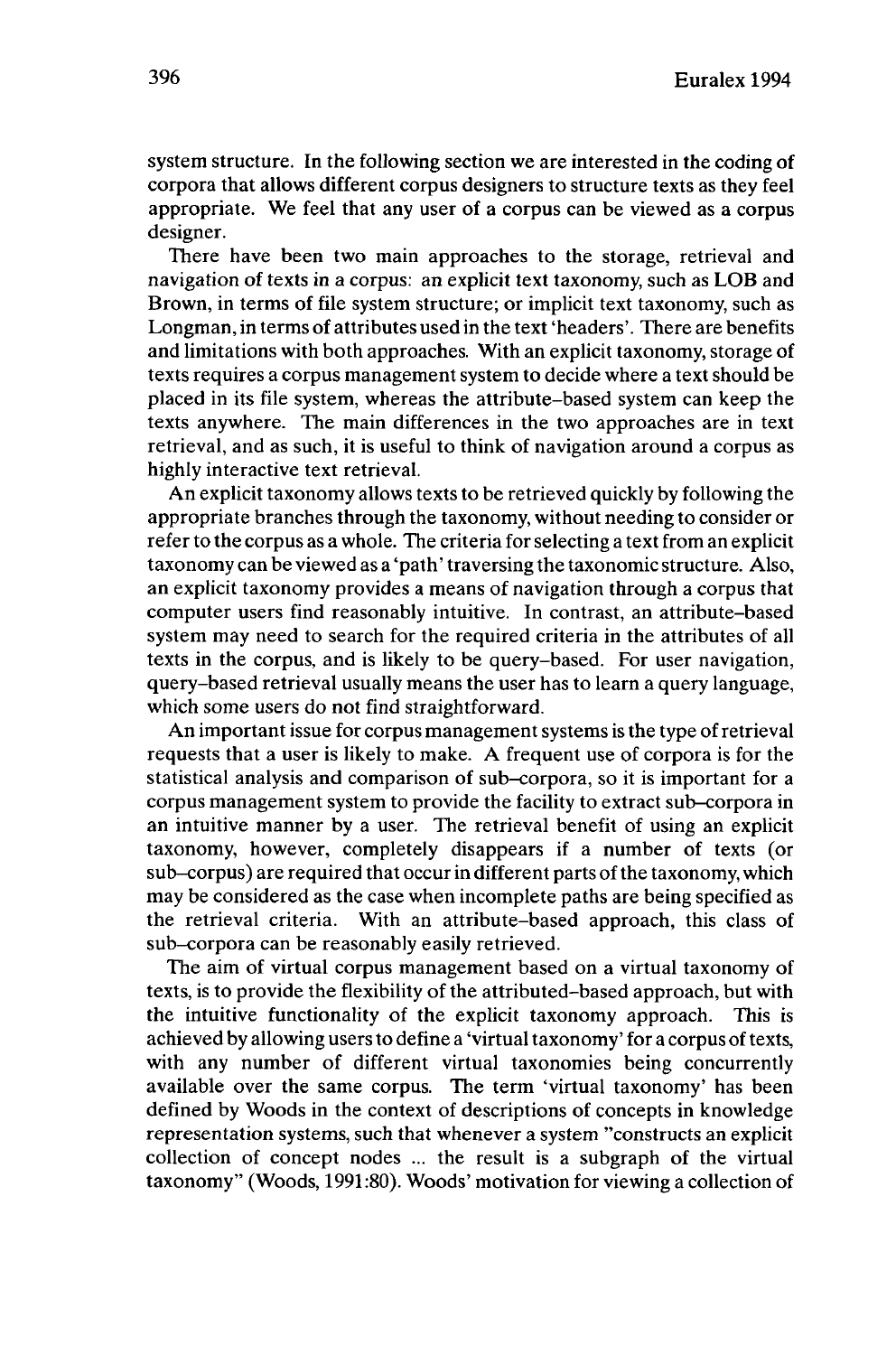'descriptions' this way is that "although its structure is important, one never wants to make it explicit in the memory of a computer" (Woods, ibid).

System Quirk is an exemplar prototype lexical management system (Holmes-Higgin et al, 1993; previously MATE; Holmes-Higgin and Ahmad, 1992) comprising several tools (Table 1). System Quirk promotes corpus-based terminology, manages a corpus of texts that can be organised by a lexicographer or terminologist, manages a lexical data base thatis based on one of the versatile data models available, can process data encoded in a language-informed format, can represent lexical and terminological data using knowledge representation schema, and can receive inputs marked up in conformance of various standards and can produce output marked-up in standards that can be processed by a range of desk-top publishing systems. The representation schemata used in System Quirk include relational tables, predicate logic, and sophisticated semantic networks, like conceptual graphs.

| <b>Organisational Tools</b> |                                                        |  |
|-----------------------------|--------------------------------------------------------|--|
| Virtual Corpus Manager      | organising texts in a corpus                           |  |
| Lexicon Exchanger           | import and export lexical data in a variety of formats |  |
| Lexicon Distiller           | extract smaller, specialised data banks from 'parent'  |  |
| Lexicon Publisher           | prints the lexical data in various formats             |  |
| Customiser                  | user profiling tool                                    |  |
| <b>Analysis Tools</b>       |                                                        |  |
| KonText                     | analysing texts                                        |  |
| Word Linker                 | analysing lexical data relationships                   |  |
| <b>Elaboration Tools</b>    |                                                        |  |
| Word Browser                | allows the lexica to be browsed interactively          |  |
| Word Refiner                | database management tool to edit word entries          |  |
| Conceptual Graph Builder    | allows the user to browse and build graphs from        |  |
|                             | conceptual relations                                   |  |

Table 1: Components of the System Quirk toolset

The Virtual Corpus Manager within System Quirk has been implemented such that lexicographers and terminologists can view corpora on the basis of the 'pragmatic attributes' of the texts within a corpus. Viewing these pragmatic attributes at an abstract level, we have divided them into six categories: text, authorship, publication, language, domain, copyright status.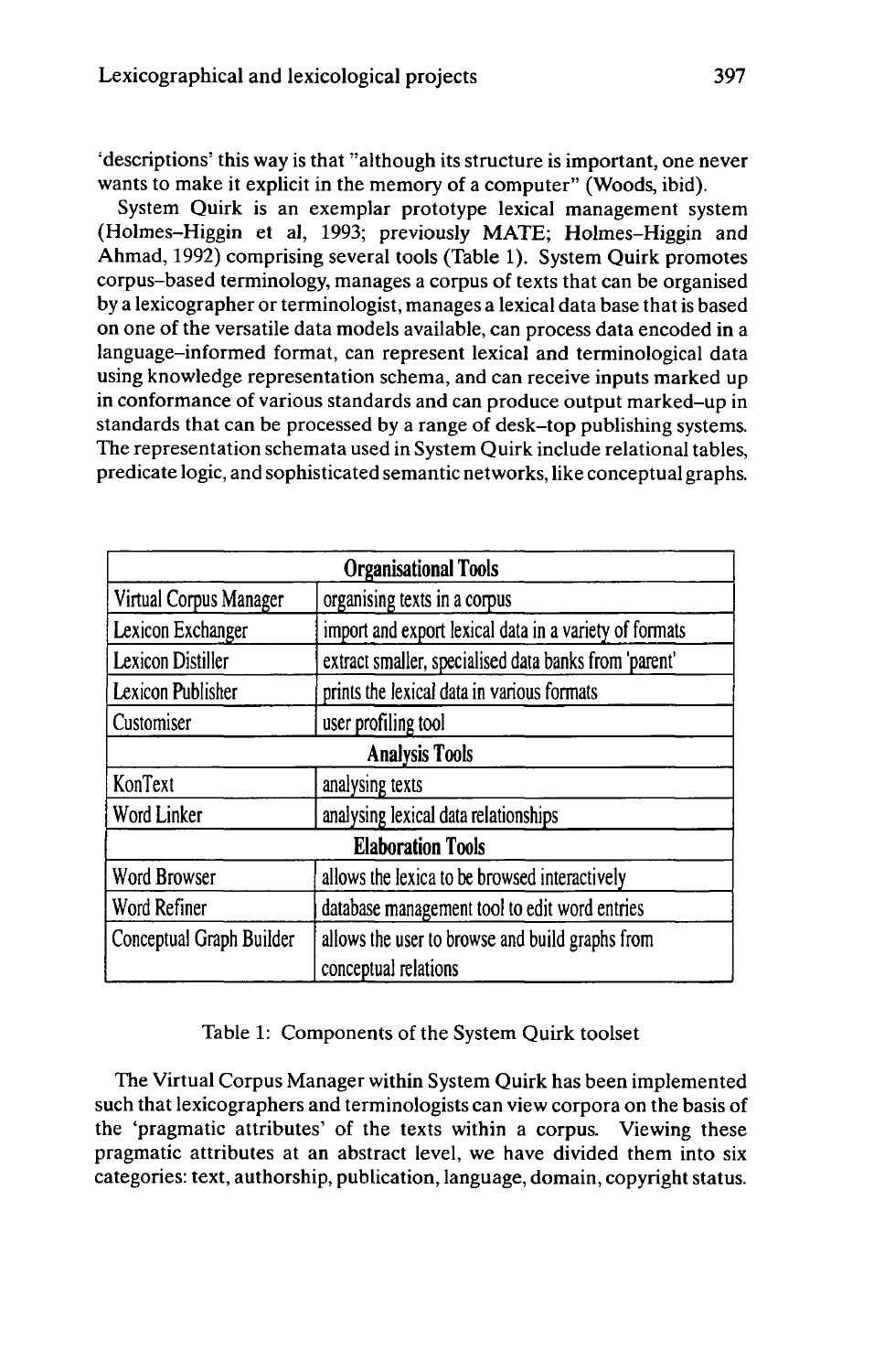The user interface for the Virtual Corpus Manager is shown in Figure 3.

| Version 1.1 - University of Surrey<br>۳<br><b>Virtual Corpus Manager</b><br>Er nog                                                                          |                           |
|-------------------------------------------------------------------------------------------------------------------------------------------------------------|---------------------------|
| Corpus Commands: -<br>View Corpus ) Add Text ) Constrained Corpus )                                                                                         |                           |
| Text Commands:<br>Text: : :<br>View Text ) Edit Text ) View Header ) Edit Header )                                                                          | Text ID:<br>Remove Text ) |
| Show Related Texts ) Show Annotation ) Save Texts )<br><b>Corpus Definition Commands:</b><br>Define Corpus ). Load Corpus Profile ). View Corpus Profile ). |                           |
| QUIT }}}. Help:                                                                                                                                             |                           |

Figure 3: Virtual Corpus Manager user interface.

A configurable taxonomy introduces a shift from the usual pre-defined and explicit corpus taxonomy approach, in that it allows the definition of virtual taxonomies. The Virtual Corpus Manager supports corpora that are coded as explicit taxonomies and corpora whose descriptions are attribute-based. This is achieved by allowing texts to be stored anywhere in a file system and by maintaining attributes describing the texts. Retrieval of the texts can then be made using the attributes directly, or by imposing a virtual taxonomy over the attributes.

Earlier in Figure 2 we showed the structure of the Collins-Birmingham corpus which incorporates a static organisation of texts. The taxonomy has text type (including 'Newspaper', 'Brochures', 'Book', 'Magazine' and 'Correspondence') at the meta-level and the terminal node of the hierarchical tree usually refers to 'topics'. We argue that more than one profile of the same corpus of texts can be generated by implementing a virtual corpus taxonomy, for instance the corpus hierarchy shown in Figure 4, which is a variation of the corpus hierarchy shown in Figure 2.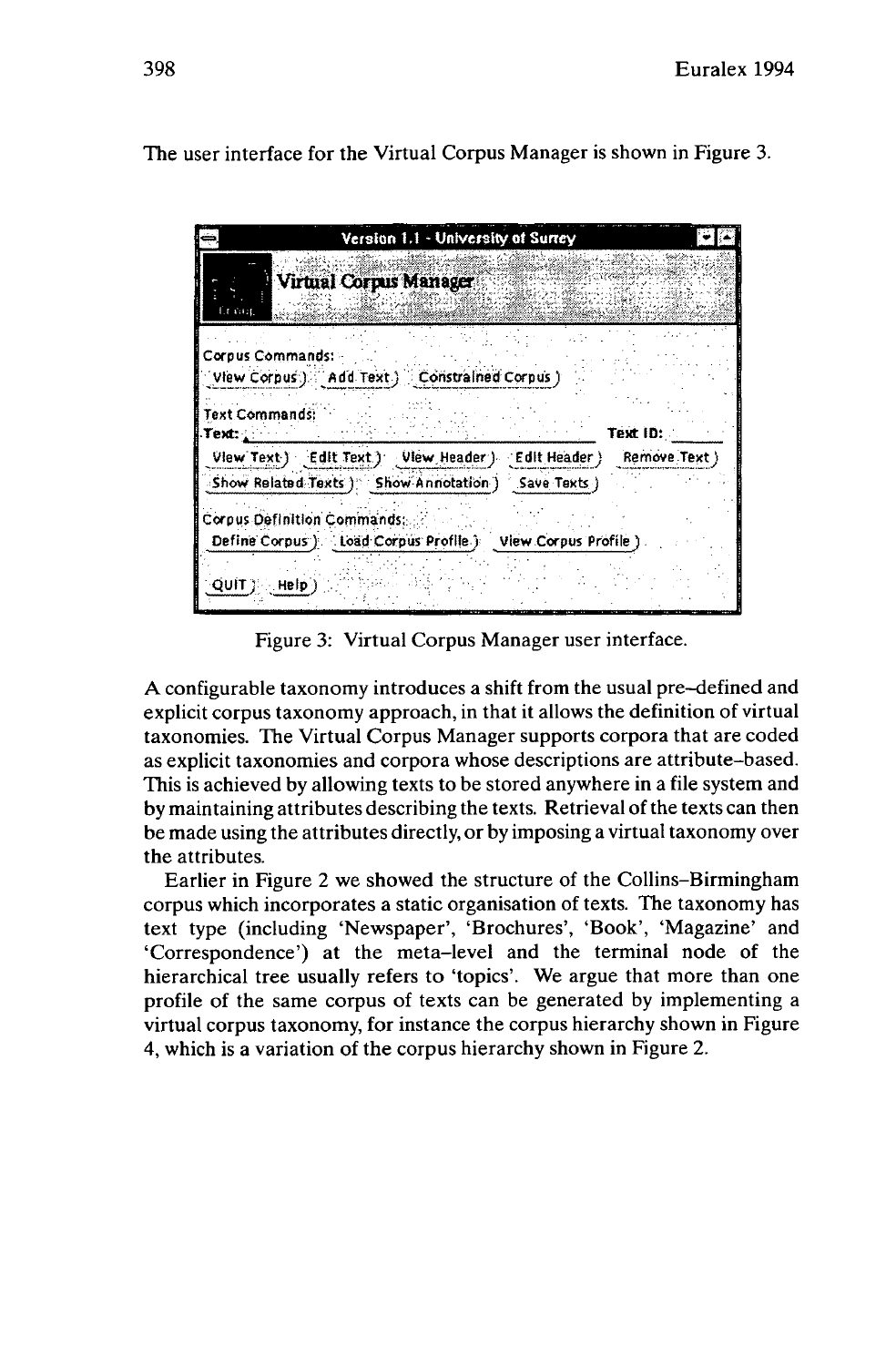

# Figure 4: Section of Collins-Birmingham Corpus. The 'topic' sub-corpus from the Collins-Birmingham Corpus.

According to the taxonomy in Figure 4, the non-fiction texts are initially distinguished by the particular 'topics' of the texts, and then the original distinction between narrative, survey and argument texts is maintained. By modifying the original corpus taxonomy in this way the user can now retrieve all non-fiction texts for a particular topic. The selection of texts can be further constrained by choosing texts between 'survey', 'argument' and 'narrative', and so on. Some examples of different virtual taxonomies of the same texts are illustrated in Figure 5. In a dynamic fashion, users can define their own text classification taxonomy or 'corpus taxonomy' from the set of pragmatic attributes, with each level of the taxonomy corresponding to one of these attributes. Additionally, the user is also allowed to restrict the selection of specific values for a pragmatic attribute in the corpus taxonomy (Figure 5b).

This results in a corpus taxonomy that is specific to the users' requirements, as opposed to a common defined taxonomy for all users. For instance, translators may like the top-most level to be 'language', whereas specialist text users may want a taxonomy that has 'domain' as the entry point in the corpus (Figure 5c); similarly 'origination date' with a specification of a range of dates would be the text classification basis for diachronic oriented text research (Figure 5d).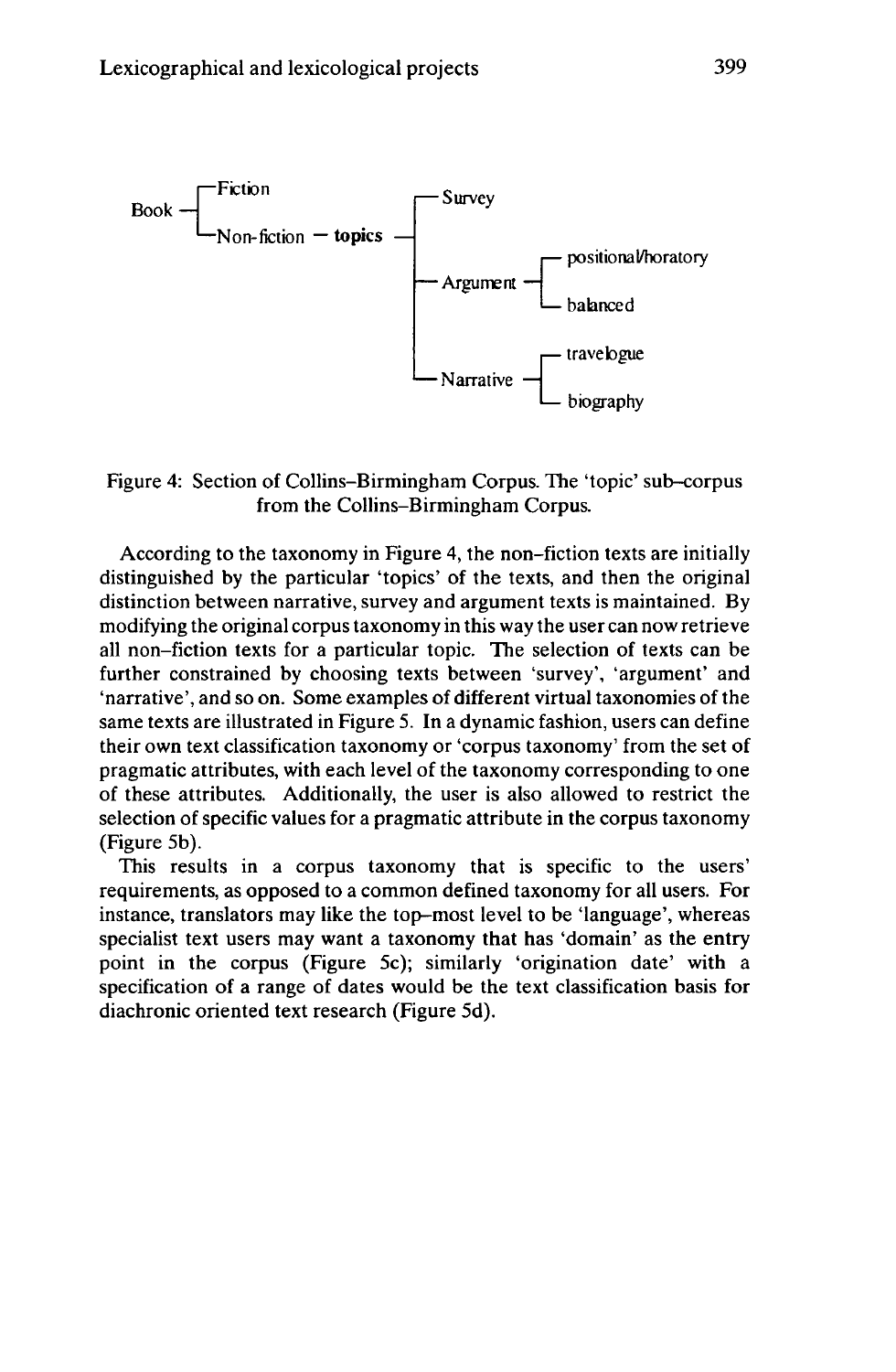

Figure 5 a-d: Example virtual corpus taxonomies. AE refers to Automotive Engineering; IT to Information Technology; PH to Physics

The navigation mechanism implemented in the Virtual Corpus Manager (Figure 6) is novel and has three main advantages:

- a) The navigation is based on a user-defined taxonomy, so various views of the corpora can be supported by changing the corpus taxonomy
- b) At each level more than one path can be selected concurrently, allowing sub-corpora to be browsed in parallel.
- c) At any level only valuesfor known texts are used for determining valid retrieval paths. This ensures that the user may not take a path that leads to a dead-end. For instance, at the language level texts may classified into four languages 'English', 'German', 'Italian' and 'Spanish', however when browsing down if there are no Italian texts in the corpus, this path would not be available.



Figure 6: Virtual Corpus Browser with the virtual taxonomy defined in Figure 5a.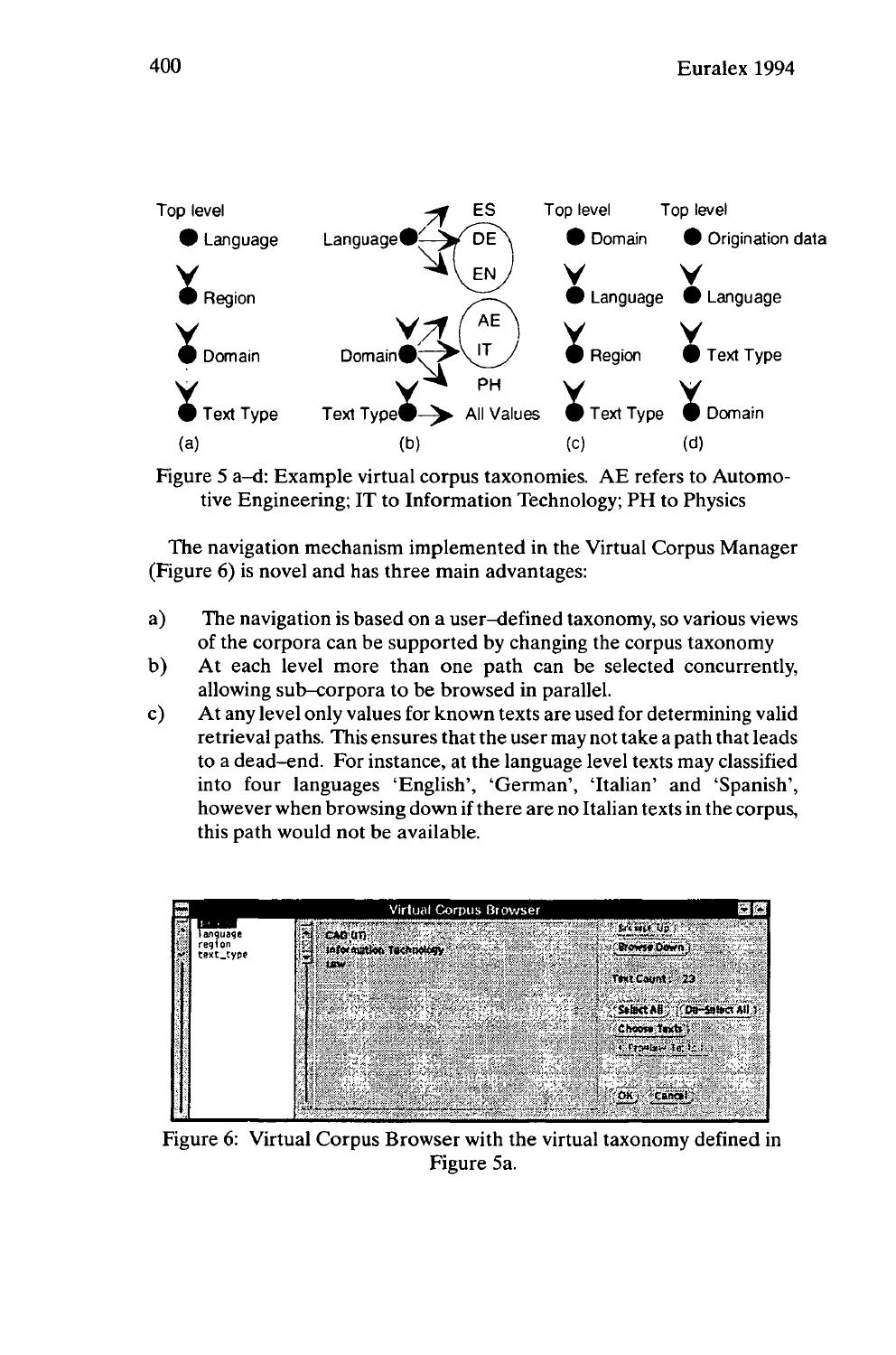The Virtual Corpus Manager provides a mechanism that allows the user to specify various constraints in a simple interactive manner, without recourse to a query language (Figure 7), and then retrieves all texts satisfying the user's constraints. We argue that the actual corpus containing all texts can be considered as the 'mother corpus', whereas the derived sub-corpus, which in fact partitions the corpus based on certain user defined constraints, can be regarded as the 'daughter corpus'. Furthermore, our approach to corpus management incorporates the notion that texts in a corpus can be related with other texts, for example as 'shadows' (translations), annotations and so on.

|                        | <b>Publisher Oriented Constraints</b>                                  |
|------------------------|------------------------------------------------------------------------|
|                        | Date Published: Date Originated: Source Word Count:                    |
| .⊙ > Than              | <b>Sixthan Second Dinance</b><br>1.4244                                |
|                        | c Than C C C Than C C Than                                             |
|                        | - Retwaen - J Batween J Batween                                        |
|                        | Publication Date (< Than): The Publication Date (> Than):              |
|                        | Origination Date (CThan): Contained Origination Date (> Thank: Contain |
|                        | Source Text Word Count (< Than): Source Text word Count (> Than):      |
|                        | Publisher: New York Company and Many Management Choose Publisher 1     |
|                        | Publication Title: ANGLACO COMPANY<br>Choose Source                    |
|                        | Publication Place: Alexander Contractor<br>Choose Publication Place )  |
| Editor(s):             | Choose Editor.                                                         |
| Publication Status: TT |                                                                        |
|                        |                                                                        |
| Cancel<br>ок:          |                                                                        |
|                        |                                                                        |

Figure 7: Text selection by attribute query.

### **4. Conclusion**

The discussion above covered the various exemplar corpora used extensively in corpus linguistics together with our views on corpus taxonomies. We focused on how a corpus taxonomy can be made flexible such that each individual user of the corpus can impose his or her own structure on the corpus for the purposes of pursuing their own investigation. We believe that much of the debate on text typologies is descriptive and it is not possible to put a value on any of the text typology: the notion of virtual taxonomies and associated implementations (like the Virtual Corpus Manager) will introduce some degree of objectivity in that one can evaluate the efficacy of one type of typology against another.

#### **References**

Biber, Douglas (1988). Variation across speech and writing. Cambridge: Cambridge University Press (there is a 1991 paperback edition of this book from which the citations are taken).